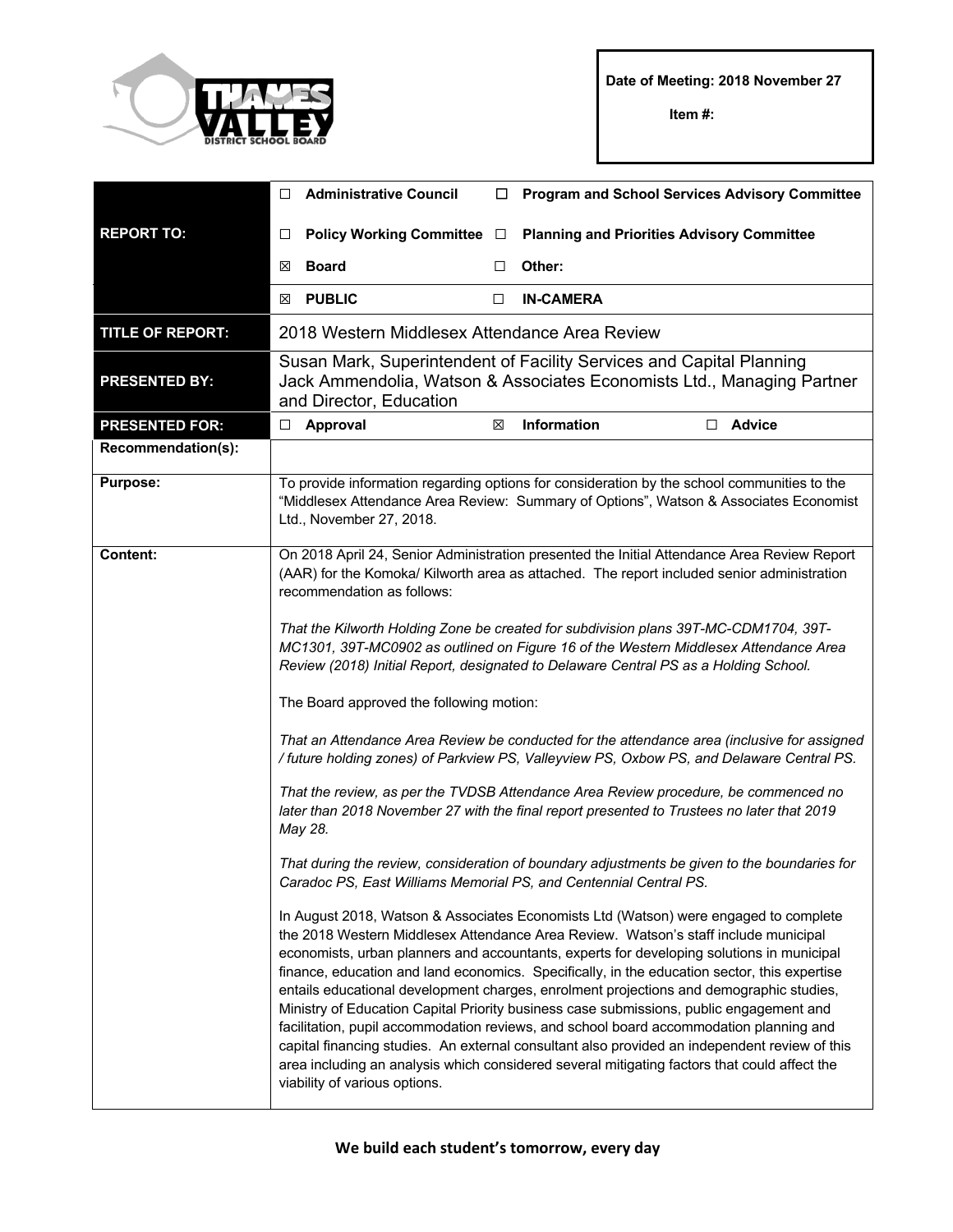|                                    | For the 2018 Western Middlesex Attendance Area Review, staff from Watson completed an<br>on-site review and corresponded with the municipality to assess the residential development,<br>received facility condition data and operational costs for the above noted schools from Facility<br>Services, and reviewed current and projected enrolments. A specified set of criteria or "trigger<br>points" were identified and analyzed by Watson as per the attached report "TVDSB:<br>Middlesex Study Area Accommodation Options Report, October 30, 2018" which was<br>presented at the 2018 November 13 Planning and Priorities Advisory Committee Meeting.<br>Options to be presented by Watson in the attached report "Middlesex Attendance Are Review:<br>Summary of Options, November 27, 2018" have been divided into three (3) areas of focus with<br>the attendance area change drivers of: enrolment pressures, surplus space, holding zones,<br>and enrolment imbalance. Each area identifies the enrolment pressures, options for the<br>revisions of boundaries (all of which include status quo as an option) and the limitations that<br>are associated with each option that are to be considered. The areas of focus are:<br>Parkview PS / Delaware Central PS / Caradoc PS - four options provided<br>Oxbow PS / Valleyview Central PS / East Williams Memorial PS - two options<br>provided<br>Centennial Central PS / North London - two options provided |
|------------------------------------|-------------------------------------------------------------------------------------------------------------------------------------------------------------------------------------------------------------------------------------------------------------------------------------------------------------------------------------------------------------------------------------------------------------------------------------------------------------------------------------------------------------------------------------------------------------------------------------------------------------------------------------------------------------------------------------------------------------------------------------------------------------------------------------------------------------------------------------------------------------------------------------------------------------------------------------------------------------------------------------------------------------------------------------------------------------------------------------------------------------------------------------------------------------------------------------------------------------------------------------------------------------------------------------------------------------------------------------------------------------------------------------------------------------------------------------------------------------------------------|
| Cost/Savings:                      | N/A                                                                                                                                                                                                                                                                                                                                                                                                                                                                                                                                                                                                                                                                                                                                                                                                                                                                                                                                                                                                                                                                                                                                                                                                                                                                                                                                                                                                                                                                           |
| Timeline:                          | In accordance with the TVDSB Attendance Area Review Procedure (4015c) for timelines, the<br>following planning schedule will be initiated:<br>2018 November 27 - Initial Senior Administration Attendance Area Review - update<br>report for information presented<br>2018 November 28 - Attendance Area Review process shared with School<br>Administrators<br>2018 December- School Committees formed<br>2019 January to 2019 February - Attendance Area Review Committee (AARC)<br>meeting and School Level Meeting(s) held<br>2019 April 30 - Final Senior Administration Report presented to Board<br>2019 May 15 and 16 - Public Delegation<br>2019 May 28 - Final Board Decision<br>2019 July - Implementation of final board decision(s)                                                                                                                                                                                                                                                                                                                                                                                                                                                                                                                                                                                                                                                                                                                              |
| <b>Communications:</b>             | 2018 November 26 - Initial Attendance Area Review posted on TVDSB website<br>2018 December - AARC Meeting notice posted on TVDSB website<br>2019 January - School Level Meeting(s) notice and agenda posted on school<br>$\bullet$<br>website, hard copy of School Level Meeting Agenda sent home with students<br>2019 April - Final AAR Report emailed to all members of AARC and posted on<br>$\bullet$<br><b>TVDSB</b> website                                                                                                                                                                                                                                                                                                                                                                                                                                                                                                                                                                                                                                                                                                                                                                                                                                                                                                                                                                                                                                            |
| Appendices:                        | 2018 April 24 - Western Middlesex Attendance Area Review (2018) Initial Report<br>$\bullet$<br>Draft Elementary Study Areas<br>$\circ$<br>2018 November 13 - TVDSB: Middlesex Study Area Accommodation Options<br>Report, Watson & Associates Economist Ltd., October 30, 2018<br>2018 November 27 - Middlesex Attendance Area Review: Summary of Options,<br>Watson & Associates Economists Ltd., November 27, 2018                                                                                                                                                                                                                                                                                                                                                                                                                                                                                                                                                                                                                                                                                                                                                                                                                                                                                                                                                                                                                                                          |
| <b>Strategic Priority Area(s):</b> |                                                                                                                                                                                                                                                                                                                                                                                                                                                                                                                                                                                                                                                                                                                                                                                                                                                                                                                                                                                                                                                                                                                                                                                                                                                                                                                                                                                                                                                                               |
| <b>Relationships:</b>              | $\boxtimes$ Students, families and staff are welcomed, respected and valued as partners.<br>⊠ Promote and build connections to foster mutually respectful communication among students, families, staff<br>and the broader community.<br>$\boxtimes$ Create opportunities for collaboration and partnerships.                                                                                                                                                                                                                                                                                                                                                                                                                                                                                                                                                                                                                                                                                                                                                                                                                                                                                                                                                                                                                                                                                                                                                                 |
|                                    | $\boxtimes$ Create opportunities for equitable access to programs and services for students.                                                                                                                                                                                                                                                                                                                                                                                                                                                                                                                                                                                                                                                                                                                                                                                                                                                                                                                                                                                                                                                                                                                                                                                                                                                                                                                                                                                  |
| <b>Equity and Diversity:</b>       | ⊠ Students and all partners feel heard, valued and supported.                                                                                                                                                                                                                                                                                                                                                                                                                                                                                                                                                                                                                                                                                                                                                                                                                                                                                                                                                                                                                                                                                                                                                                                                                                                                                                                                                                                                                 |

**☐** Programs and services embrace the culture and diversity of students and all partners.

## **We build each student's tomorrow, every day**